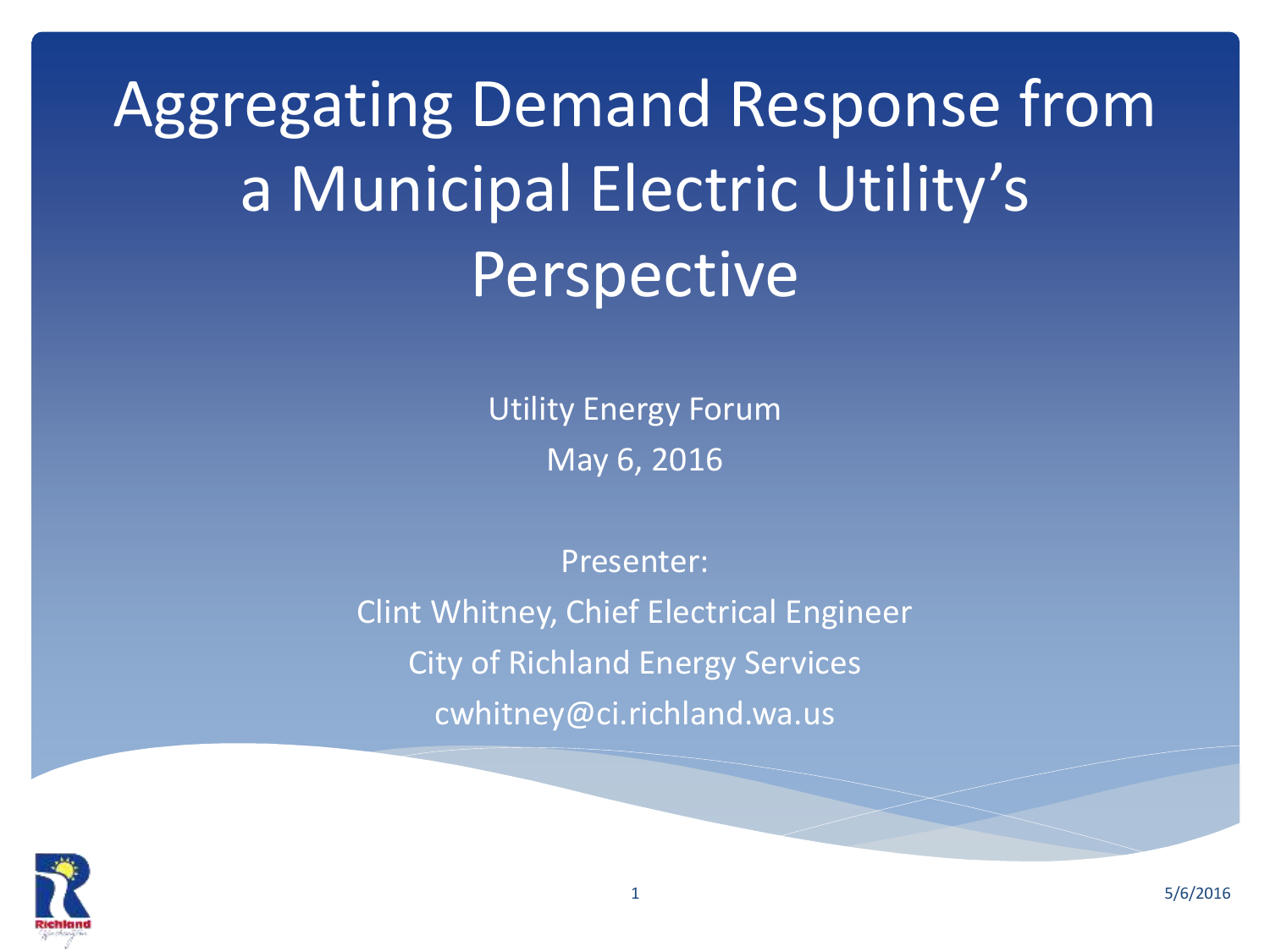### Who We Are

#### City of Richland (COR)

- Municipal Utility in SE Washington State
- ~105aMW and 180MW peak
- 58 utility employees
- One of 26 utility members of Energy Northwest (ENW)
- Power provided by Bonneville Power Administration (BPA)

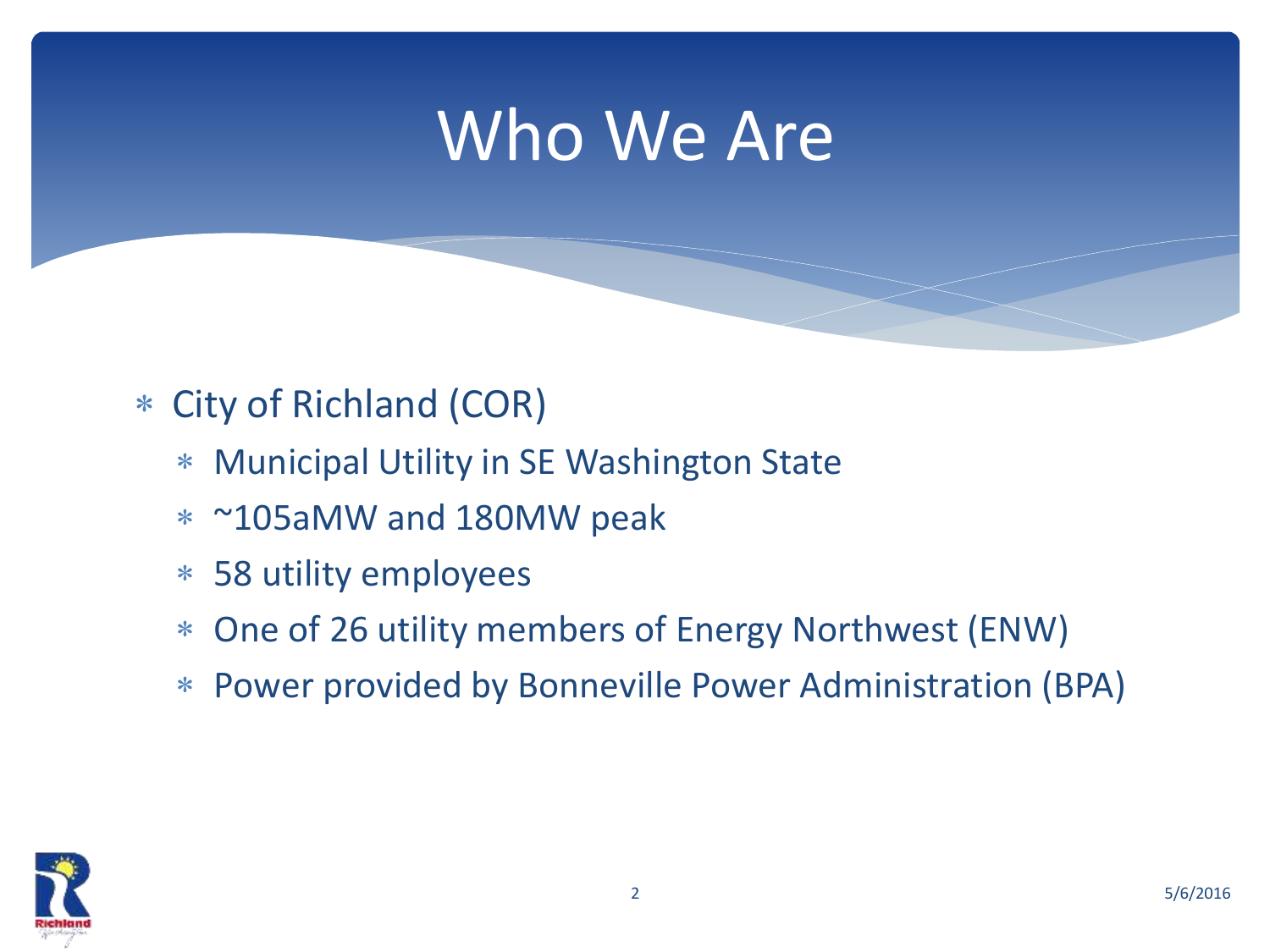# 2015 Aggregated Demand Response (DR) Pilot

- Why is DR important?
	- Low cost resource available for balancing authorities
	- Demand charges are 12% of our wholesale costs
- Pilot Program
	- ENW/BPA pilot project began 1/1/2015
	- 35 MW total participant callable DR assets
	- Required response within 10 minutes
	- 2MW COR asset w/ demand voltage reduction
		- Typical 2.5% voltage reduction
		- \* \$150k initial DR equipment & integration costs





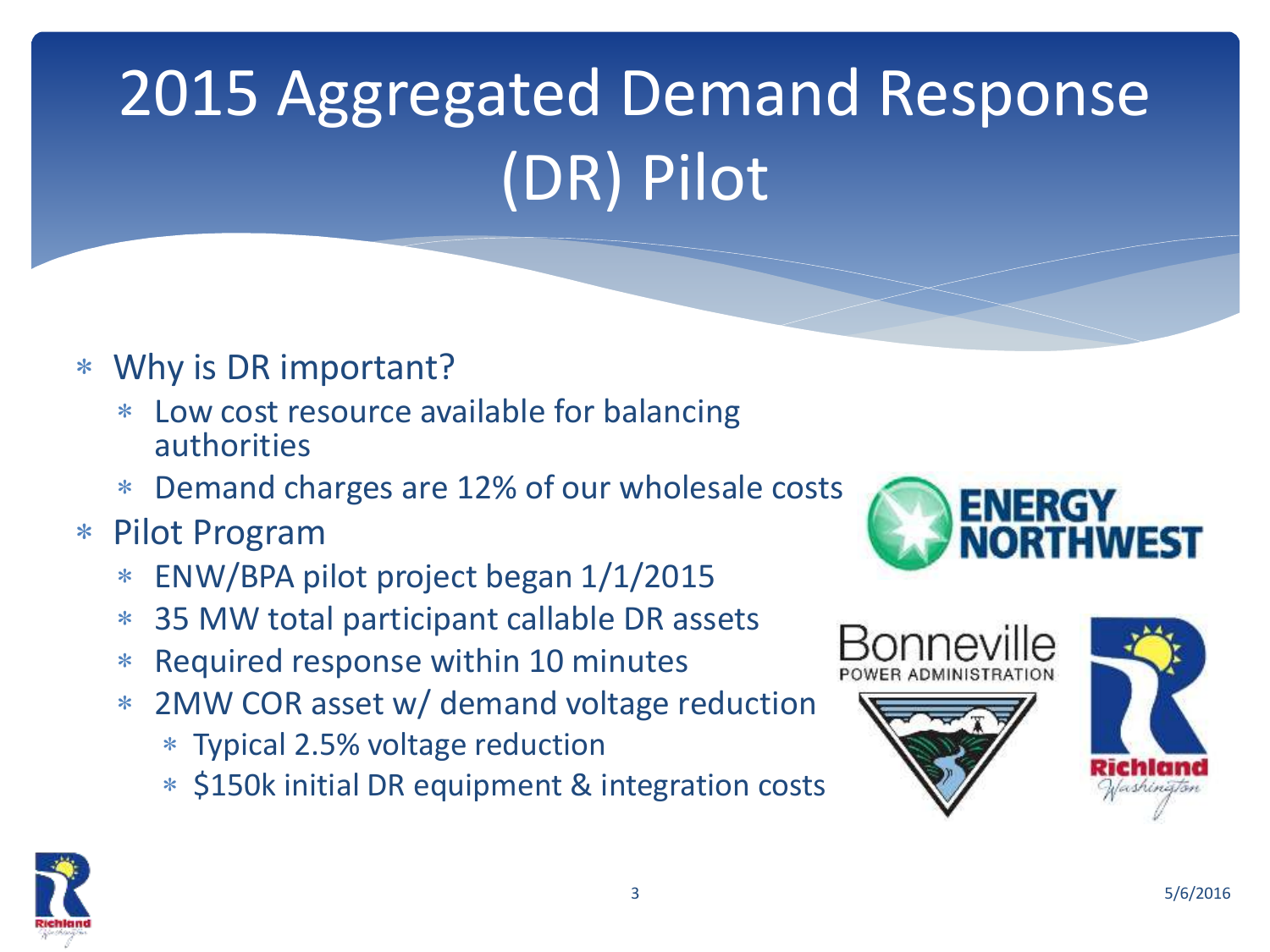## Our DR Contribution

- 15 substation load tap changers
- 1.5% or 2.5% Voltage reduction pre-programmed
- BPA expected 0.5% DR response for 1% Voltage response
- Consultant analysis of data indicated 0.75% DR response
- BPA recognized COR DR at 0.75%
	- $*$  2MW = 2.5% x 0.75% x 105aMW



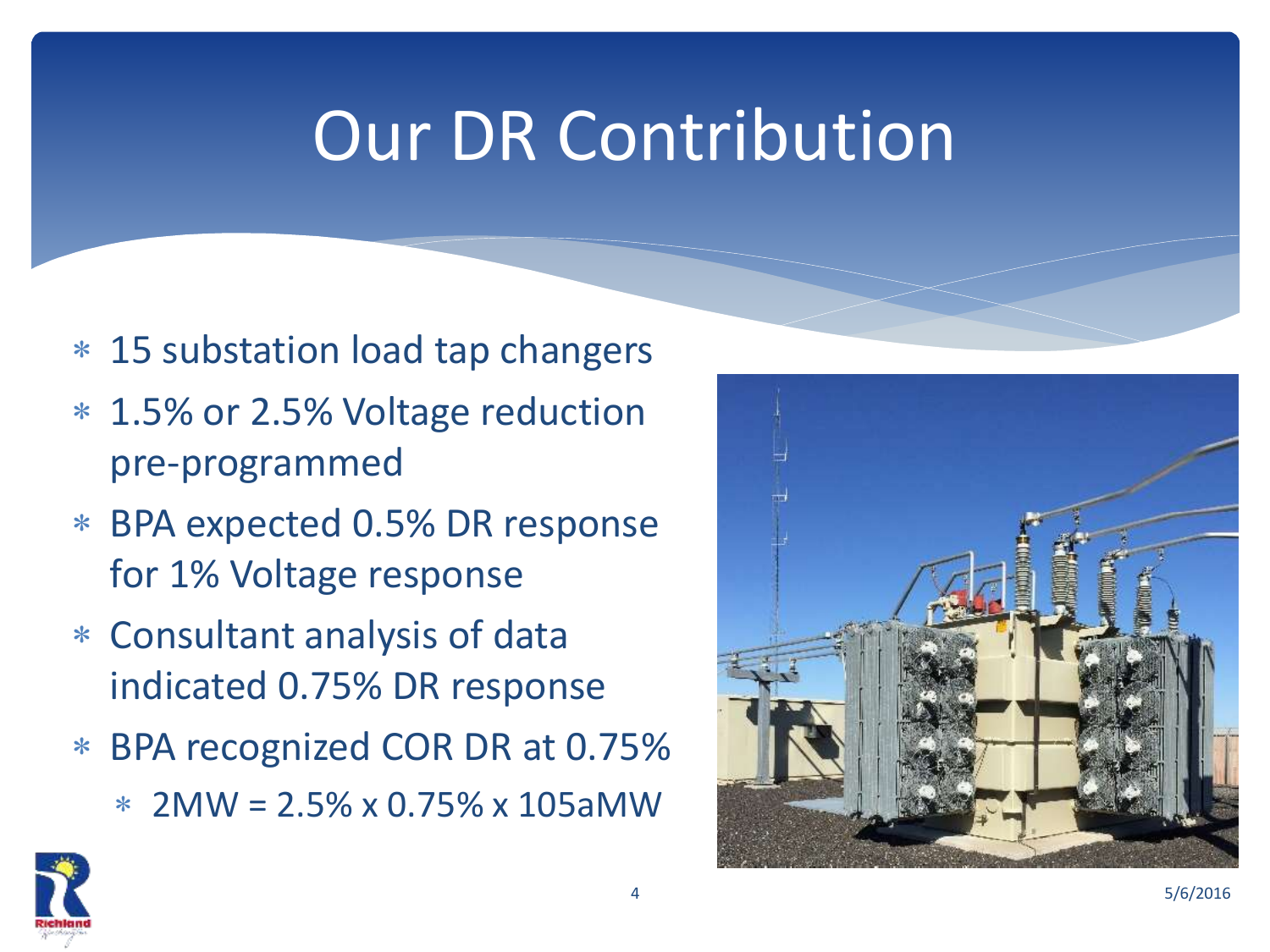## Aggregated DR Results

- 62 events with 93.5% success rate
- 1 st phase ended 1/31/2016
- Recognized by Peak Load Management Alliance as one of the nation's best DR program initiatives from 2015
- From City of Richland's perspective:
	- Fully automated
	- No customer impacts!
	- Recovered ~25% of pilot costs
	- Tool available for stacked DR  $s_0$  savings  $s_0$   $s_0$   $s_1$   $s_0$   $s_1$   $s_1$   $s_2$   $s_1$   $s_2$   $s_3$   $s_1$   $s_2$   $s_1$   $s_2$   $s_3$   $s_1$   $s_2$   $s_3$   $s_1$   $s_2$   $s_3$   $s_1$   $s_2$   $s_3$   $s_1$   $s_2$   $s_3$   $s_1$   $s_2$   $s_3$   $s_1$   $s_2$   $s_3$   $s_1$   $s_$



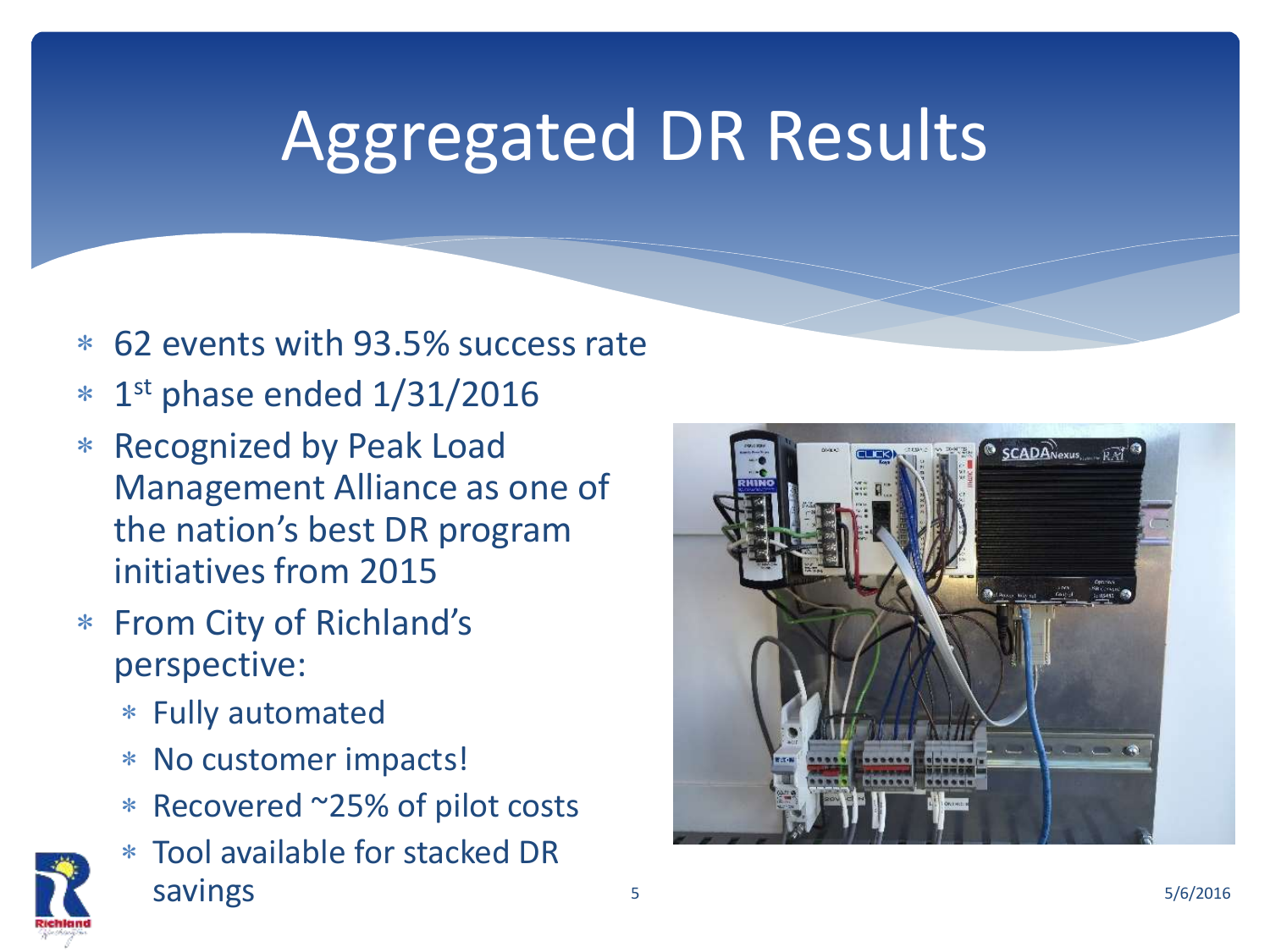## COR Demand Charges

|          |                           |                 |            |           |                          |              |                      |       |  |             | <b>BPA Demand Charges</b> |         |                                         |         |             |        |      |        |          |             |  |              |             |
|----------|---------------------------|-----------------|------------|-----------|--------------------------|--------------|----------------------|-------|--|-------------|---------------------------|---------|-----------------------------------------|---------|-------------|--------|------|--------|----------|-------------|--|--------------|-------------|
|          | Power Bill, KW Components |                 |            |           |                          |              |                      |       |  |             |                           |         | <b>Transmission Bill, KW Components</b> |         |             |        |      |        |          |             |  |              |             |
|          |                           |                 |            |           |                          |              |                      |       |  |             |                           |         |                                         |         | NT          | NT SCD |      | NT GSR |          |             |  | Total        |             |
|          |                           | Above           | aHLH,      | CDQ,      | Superpeak                | Demand,      | Demand               |       |  | Demand      |                           | NT TSP, | NT SCD,                                 | NT GSR, | Rate,       | Rate,  |      | Rate,  |          | Demand      |  | Demand Cost, |             |
| Month    | CSP, KW                   | <b>RHWM, KW</b> | KW         | KW        | , KW                     | KW           | Rate, \$/KW Cost, \$ |       |  |             |                           | KW      | KW                                      | KW      | \$/KW       | \$/KW  |      | \$/KW  | Cost, \$ |             |  |              |             |
| Mar-16   | 130,696                   | (3,701)         | (94, 345)  | (28, 189) | $\overline{\phantom{a}}$ | 4,461        |                      | 9.13  |  | 40,729      |                           | 104,505 | 104,505                                 | 104,505 | \$1.735     |        | 0.35 |        |          | 217,893     |  |              | 258,622     |
| $Feb-16$ | 156,423                   | (3,701)         | (105, 498) | (46, 079) | ٠                        | 1,145        |                      | 10.66 |  | 12,206      |                           | 152,787 | 152,787                                 | 152,787 | \$1.735     |        | 0.35 |        |          | 318,561     |  |              | 330,767     |
| $Jan-16$ | 175,357                   | (3,701)         | (124, 915) | (36, 106) | ٠                        | 10,635       |                      | 10.79 |  | 114,752     |                           | 169,413 | 169,413                                 | 169,413 | 1.735<br>S. |        | 0.35 |        |          | 353,226     |  |              | 467,978     |
| $Dec-15$ | 158,484                   | (3,701)         | (123,055)  | (25, 462) |                          | 6,266        |                      | 10.51 |  | 65,856      |                           | 127,771 | 127,771                                 | 127,771 | .735        |        | 0.35 |        |          | 266,403     |  |              | 332,258     |
| Nov-15   | 158,114                   | (3,701)         | (108, 820) | (37, 872) |                          | 7,721        |                      | 10.27 |  | 79,295      |                           | 154,090 | 154,090                                 | 154,090 | .735        |        | 0.35 |        |          | 321,278     |  |              | 400,572     |
| $Oct-15$ | 112,091                   | (3,701)         | (91, 159)  | (28, 148) |                          | (10,917)  \$ |                      | 10.02 |  |             |                           | 104,374 | 104,374                                 | 104,374 | \$1.735     |        | 0.35 |        |          | 217,620     |  |              | 217,620     |
| Sep-15   | 141,892                   | (13, 924)       | (88, 156)  | (25, 307) |                          | $14,505$ \$  |                      | 9.94  |  | 144,180     |                           | 141,892 | 141,892                                 | 141,892 | .741<br>N.  |        | 0.30 |        |          | 289,602     |  |              | 433,781     |
| Aug-15   | 179,564                   | (13, 924)       | (112, 982) | (27, 769) |                          | 24,889       |                      | 10.30 |  | 256,357     |                           | 156,567 | 156,567                                 | 156,567 | .741<br>S.  |        | 0.30 |        |          | 319,553     |  |              | 575,910     |
| $Jul-15$ | 180,411                   | (13, 924)       | (122, 134) | (28, 179) |                          | 16, 174      | S                    | 9.01  |  | 145,728     |                           | 169,825 | 169,825                                 | 169,825 | 1.741<br>S. |        | 0.30 |        |          | 346,613     |  |              | 492,341     |
| Jun-15   | 178,013                   | (13, 924)       | (117,013)  | (33, 307) |                          | 13,769       | -S                   | 6.72  |  | 92,528      |                           | 174,100 | 174,100                                 | 174,100 | \$1.741     |        | 0.30 |        |          | 355,338     |  |              | 447,866     |
| May-15   | 148,613                   | (13, 924)       | (89, 264)  | (29, 754) |                          | 15,671       | S                    | 6.20  |  | 97,160      |                           | 100,263 | 100,263                                 | 100,263 | \$1.741     |        | 0.30 |        |          | 204,637     |  |              | 301,797     |
| Apr-15   | 116,489                   | (13, 924)       | (80, 394)  | (18, 849) |                          | 3,322        |                      | 7.61  |  | 25,280      |                           | 98,123  | 98,123                                  | 98,123  | \$1.741     |        | 0.30 |        |          | 200,269     |  |              | 225,549     |
|          |                           |                 |            |           |                          |              |                      |       |  | \$1,074,069 |                           |         |                                         |         |             |        |      |        |          | \$3,410,991 |  |              | \$4,485,061 |

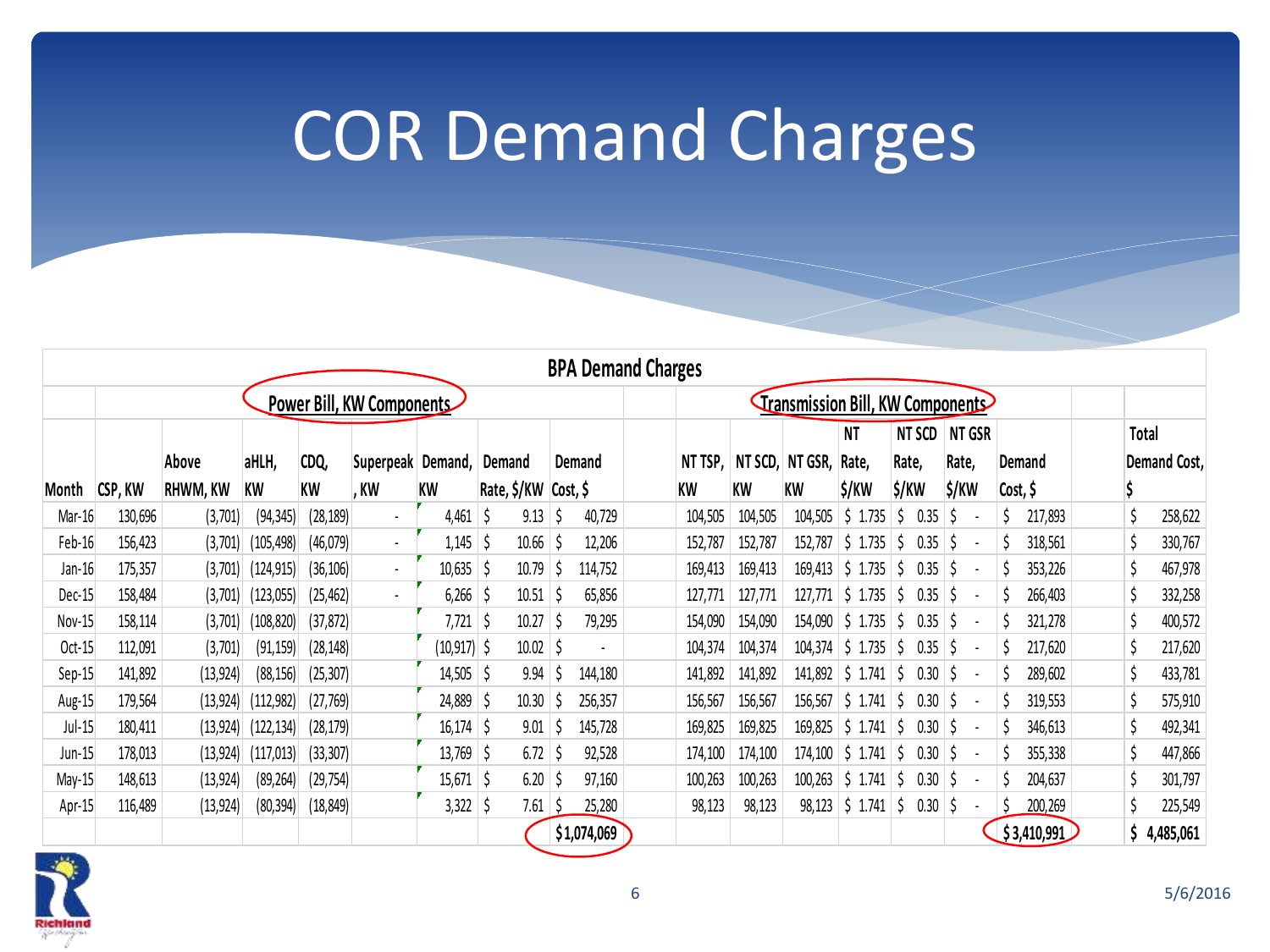## COR Potential Demand Savings

|          |                   |                |             |           |                          |                                  |                                |     |         | <b>BPA Demand Charges</b>                                                                                                                         |                                         |                              |                             |                                 |                                 |                    |  |                                    |  |
|----------|-------------------|----------------|-------------|-----------|--------------------------|----------------------------------|--------------------------------|-----|---------|---------------------------------------------------------------------------------------------------------------------------------------------------|-----------------------------------------|------------------------------|-----------------------------|---------------------------------|---------------------------------|--------------------|--|------------------------------------|--|
|          |                   |                |             |           |                          | <b>Power Bill, KW Components</b> |                                |     |         |                                                                                                                                                   | <b>Transmission Bill, KW Components</b> |                              |                             |                                 |                                 |                    |  |                                    |  |
| Month    | <b>CSP, KW KW</b> | Above<br>RHWM. | aHLH, KW KW | CDQ,      | ak, KW                   | Superpe Demand<br>. KW           | Demand<br>Rate, \$/KW Cost, \$ |     | Demand  | NT TSP.<br><b>KW</b>                                                                                                                              | <b>KW</b>                               | NT SCD, NT GSR,<br><b>KW</b> | <b>NT</b><br>Rate.<br>\$/KW | <b>NT SCD</b><br>Rate,<br>\$/KW | <b>NT GSR</b><br>Rate.<br>\$/KW | Demand<br>Cost, \$ |  | <b>Total</b><br>Demand<br>Cost, \$ |  |
| $Mar-16$ | 128.736           | (3,701)        | (94, 345)   | (28, 189) | $\overline{\phantom{a}}$ | 2,501                            | 9.13<br>-S                     | S   | 22,830  | 104,505                                                                                                                                           | 104,505                                 | 104.505                      | $5 \t1.735$                 | 0.35<br>S                       | Ŝ<br>$\sim$                     | 217,893            |  | 240,723                            |  |
| Feb-16   | 154,077           | (3,701)        | (105, 498)  | (46,079)  | $\sim$                   | (1,201)  \$                      | 10.66                          | S   |         | 152,787                                                                                                                                           | 152,787                                 | 152,787                      | 1.735<br>S.                 | 0.35<br>.S                      | <sup>\$</sup>                   | 318,561            |  | 318,561                            |  |
| $Jan-16$ | 172,727           | (3,701)        | (124,915)   | (36, 106) | $\sim$                   | 8.005                            | 10.79<br>-S                    | S   | 86,370  | 169,413                                                                                                                                           | 169,413                                 | 169.413                      | 1.735<br>S.                 | 0.35<br>S                       |                                 | 353,226            |  | 439,596                            |  |
| $Dec-15$ | 156,107           | (3,701)        | (123,055)   | (25, 462) |                          | 3,889                            | 10.51<br>-S                    | S   | 40,871  | 127,771                                                                                                                                           | 127,771                                 | 127,771                      | 1.735<br>S.                 | 0.35                            |                                 | 266,403            |  | 307,273                            |  |
| Nov-15   | 155,742           | (3,701)        | (108, 820)  | (37, 872) |                          | 5,349                            | 10.27<br>- S                   | S   | 54,937  | 154,090                                                                                                                                           | 154,090                                 | 154,090                      | 1.735<br>S.                 | 0.35<br>S                       | . —                             | 321.278            |  | 376,215                            |  |
| $Oct-15$ | 110,410           | (3,701)        | (91, 159)   | (28, 148) |                          | $(12,598)$ \$                    | 10.02                          | S   |         | 104,374                                                                                                                                           | 104,374                                 | 104,374                      | 1.735<br>S.                 | 0.35<br>S                       | S<br>$\sim$                     | 217,620            |  | 217,620                            |  |
| $Sep-15$ | 139,764           | (13, 924)      | (88, 156)   | (25, 307) |                          | $12,377$ \$                      | 9.94                           | S   | 123,024 | 141,892                                                                                                                                           | 141,892                                 | 141,892                      | 1.741<br>S.                 | 0.30<br>S                       | <sup>\$</sup><br>$\sim$         | 289,602            |  | 412,625                            |  |
| Aug-15   | 176,871           | (13, 924)      | (112, 982)  | (27, 769) |                          | 22,196                           | 10.30<br>-S                    | S   | 228,614 | 156,567                                                                                                                                           | 156,567                                 | 156,567                      | 1.741<br>S.                 | 0.30<br>S                       | S<br>$\sim$                     | 319,553            |  | 548,167                            |  |
| Jul-15   | 177,705           | (13, 924)      | (122, 134)  | (28, 179) |                          | 13,468                           | 9.01<br>-S                     | S   | 121,345 | 169,825                                                                                                                                           | 169,825                                 | 169,825                      | 1.741<br>S.                 | 0.30<br>S                       | $\overline{\phantom{a}}$        | 346.613            |  | 467,958                            |  |
| Jun-15   | 175,343           | (13, 924)      | (117, 013)  | (33, 307) |                          | 11,099                           | 6.72<br>-S                     | \$. | 74,584  | 174,100                                                                                                                                           | 174,100                                 | 174,100                      | 1.741<br>S.                 | 0.30<br>S                       | \$.                             | 355,338            |  | 429,922                            |  |
| $May-15$ | 146,384           | (13, 924)      | (89, 264)   | (29, 754) |                          | 13,442                           | 6.20<br>-S                     | S   | 83,339  | 100,263                                                                                                                                           | 100,263                                 | 100,263                      | 1.741<br>S.                 | 0.30<br>S                       |                                 | 204,637            |  | 287,976                            |  |
| $Apr-15$ | 114,742           | (13, 924)      | (80, 394)   | (18, 849) |                          | 1,575                            | 7.61<br>-S                     | S   | 11,983  | 98,123                                                                                                                                            | 98,123                                  | 98,123                       | 1.741<br>S.                 | 0.30<br>S                       | Ŝ                               | 200,269            |  | 212,252                            |  |
|          |                   |                |             |           |                          |                                  |                                | \$  | 847,897 |                                                                                                                                                   |                                         |                              |                             |                                 |                                 | \$3,410,991        |  | \$4,258,889                        |  |
|          |                   |                |             |           |                          |                                  | Pot Savings                    | S   | 226,172 |                                                                                                                                                   |                                         |                              |                             |                                 |                                 |                    |  |                                    |  |
|          |                   |                |             |           |                          |                                  |                                |     |         |                                                                                                                                                   |                                         |                              |                             |                                 |                                 |                    |  |                                    |  |
|          |                   |                |             |           |                          |                                  |                                |     |         | Note: CSP reduced assuming 1.5% Demand Reduction for 2.5% Voltage Reduction (0.75% demand response for each 1% Voltage response and 80% accuarcy) |                                         |                              |                             |                                 |                                 |                    |  |                                    |  |